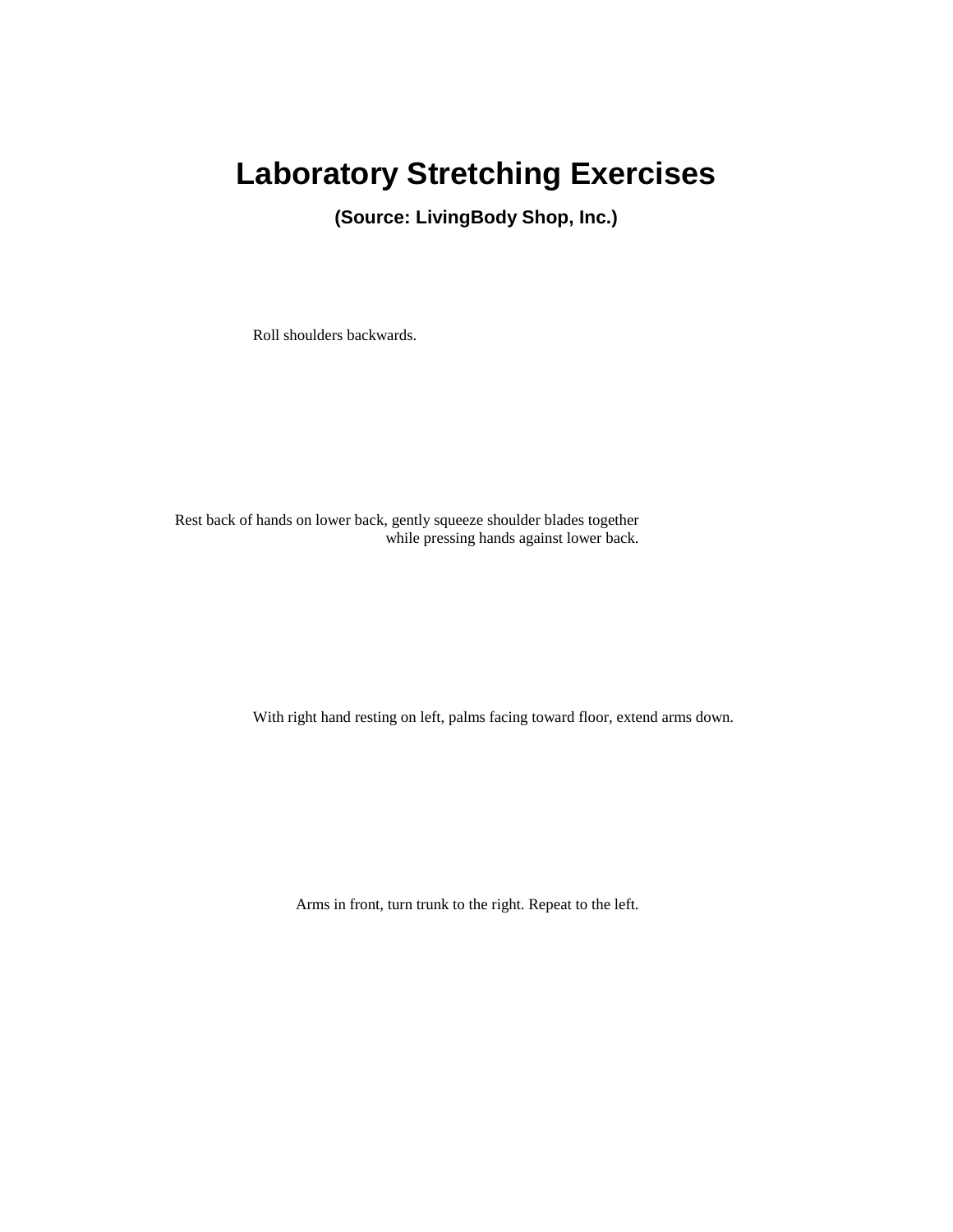Hands on hips, bend trunk to the right. Repeat to the left.

Reach over left shoulder with right hand. Assist stretch with left hand. Repeat to the right.

Right hand resting on left, palms facing away from body, extend arms out.

Right hand resting on left, stretch arms up until palms face upward.

Place hands behind head. Stretch elbows back.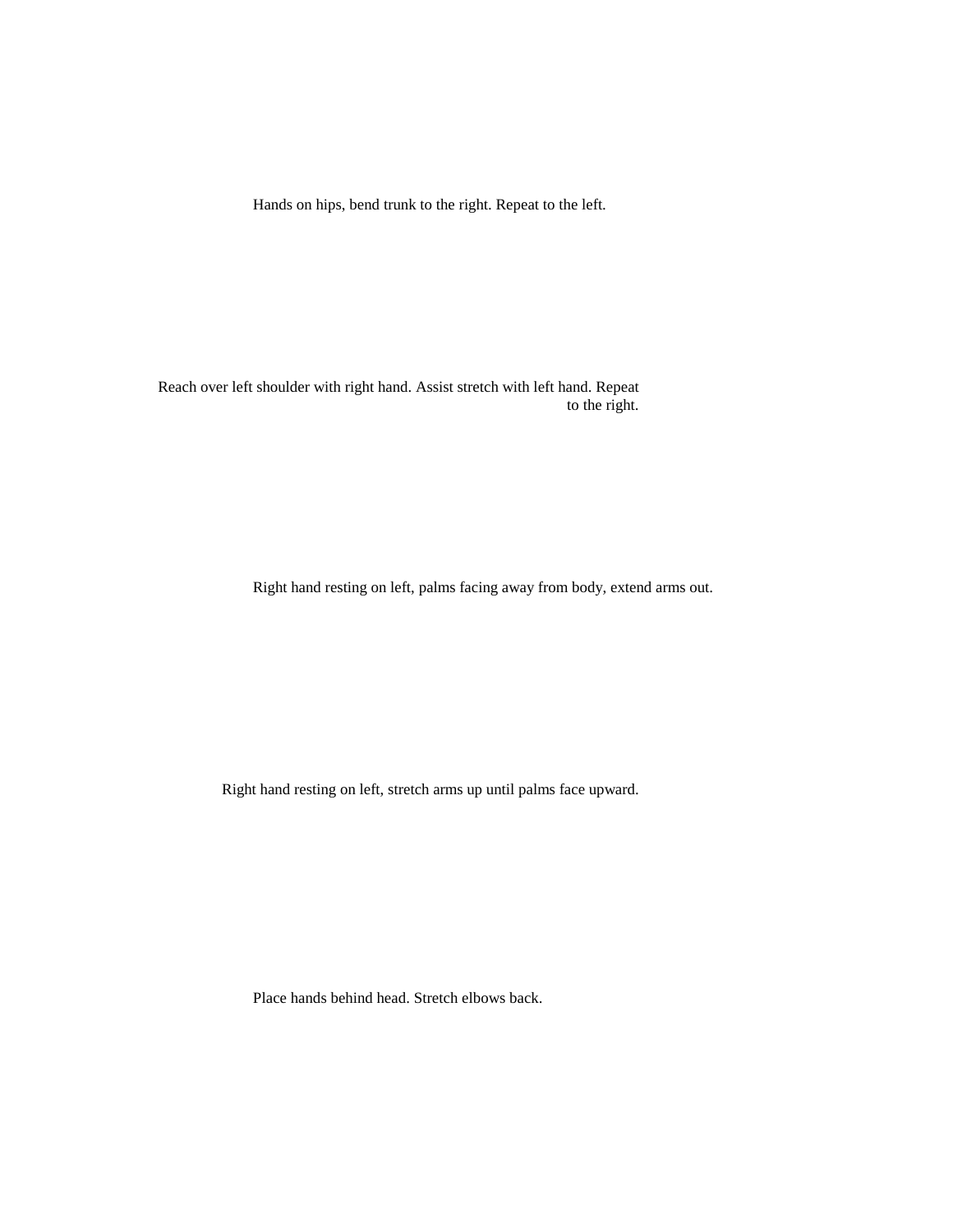Keeping palms up, lower arms to shoulder level. Stretch arms back.

Stretch arms overhead with palms up.

Keeping palms up, lower arms until hands reach hip level. Stretch arms back.

Right hand resting on left, palms facing toward floor, arms behind body, extend arms down.

With one foot forward, shift weight to front foot. Keep trunk upright and back leg straight.